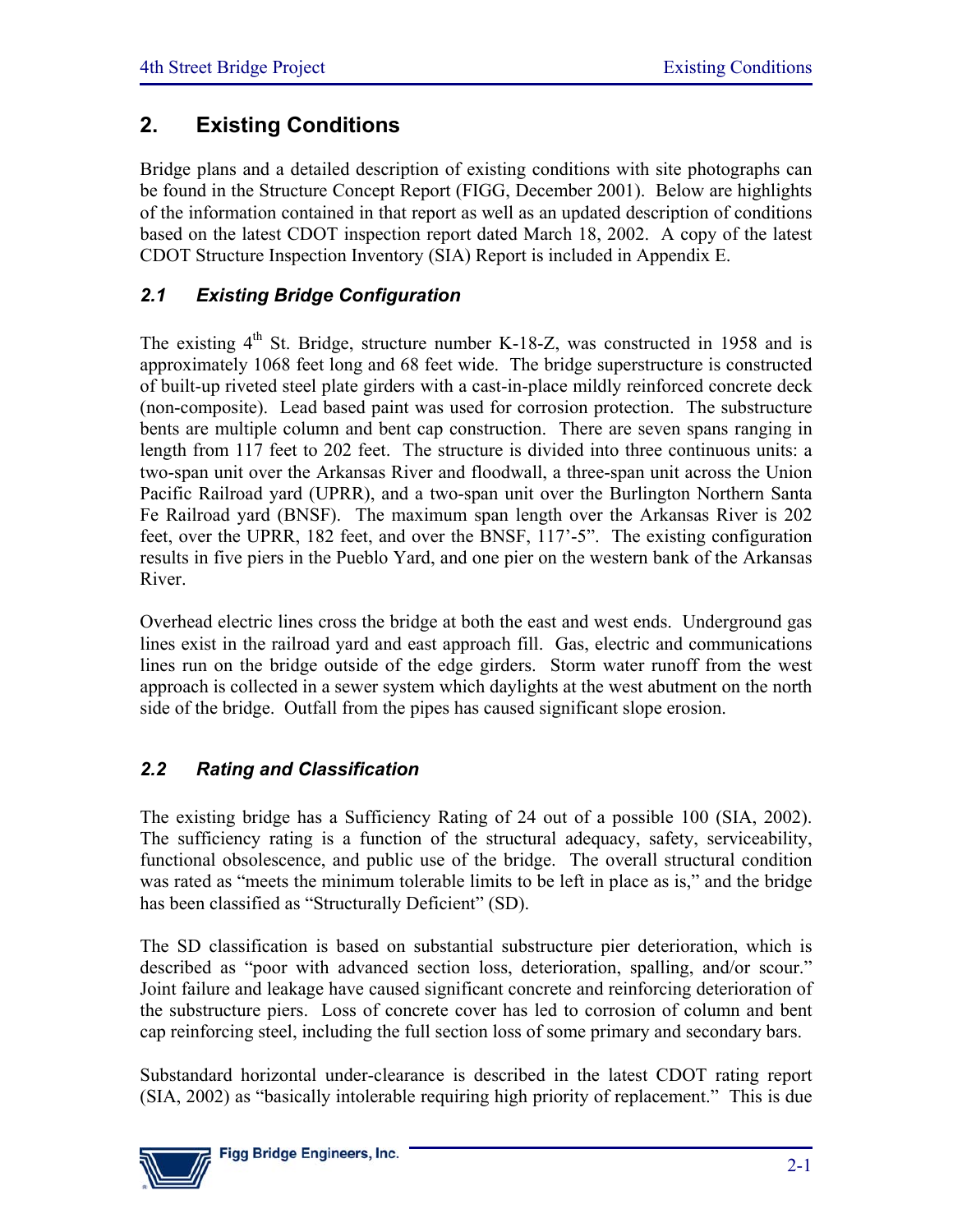to the close proximity of railroad tracks to existing bridge piers. Recently, an empty railroad flatcar traveling at slow speed derailed and struck a pier causing damage, illustrating the importance of adequate clearance between the centerline of track and the face of an adjacent pier. The minimum existing horizontal clearance is 8'-3" from the centerline of UPRR Yard Track 21 to the face of Pier 5. This pier is located adjacent to the Arkansas River Floodwall. Table 2.1 shows existing horizontal clearances for each pier, the majority of which are less than 25'-0", the current railroad, AREMA, and AASHTO requirement when crash walls are not provided (18'-0" with crash walls). Inadequate horizontal clearance to the railroad tracks is a major concern as it relates to the safety of the traveling public and railroad personnel.

## *Table 2.1 Existing Horizontal Clearances in Railroad Yard*

| Pier | <b>Horizontal Clearance</b><br><b>Face of Pier to Centerline Track *</b> |  |  |
|------|--------------------------------------------------------------------------|--|--|
|      | $27' - 6'$                                                               |  |  |
|      | $11' - 0'$                                                               |  |  |
|      | $10^{\circ} - 6^{\circ}$                                                 |  |  |
|      | $11' - 9''$                                                              |  |  |
|      | $8' - 3''$                                                               |  |  |
|      | N/A (River Pier)                                                         |  |  |

\*Clearances shown are per project survey data, August 2001.

## *2.3 Structural Condition*

As stated above, field conditions described in the latest inspection report (SIA, 2002) result in an overall Sufficiency Rating of 24 and a Structurally Deficient classification. The report describes the overall structural condition as "meets the minimum tolerable limits to be left in place as is."

## *2.3.1 Substructure*

The substructure condition is rated as "poor with advanced section loss, deterioration, spalling, and/or scour." The substructure is deteriorating rapidly as loss of concrete has led to the corrosion of major and minor reinforcing steel in the piers. The substructure is stable for scour, indicating that there are no scour issues with Pier 6 located in the Arkansas River channel.

#### *2.3.2 Superstructure*

The superstructure and deck conditions are rated as "satisfactory with some minor deterioration of the structural elements." Spotted corrosion is occurring on the steel bridge girders and on the rocker bearings and expansion joint components. Areas of

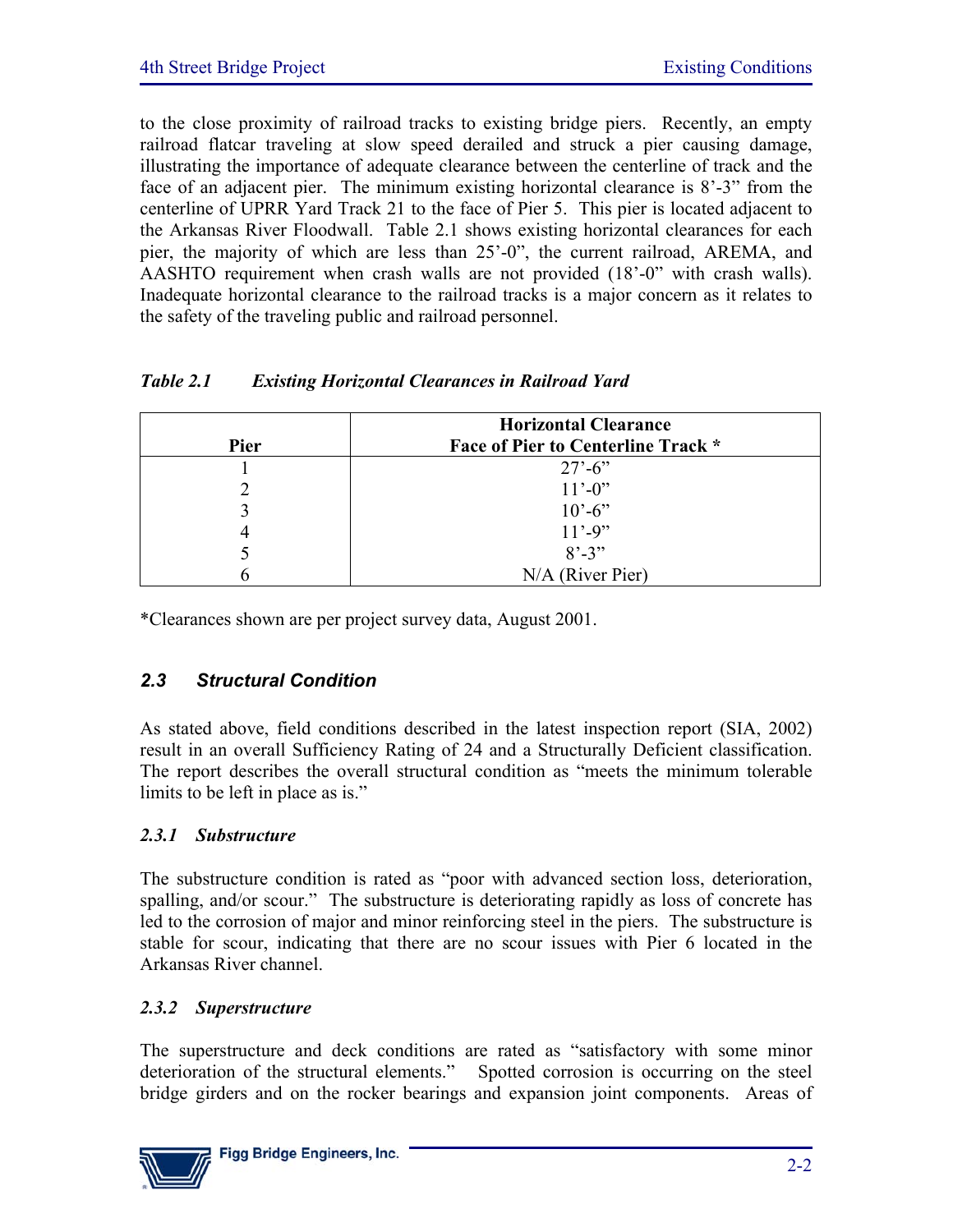flaking lead paint on the girders raises environmental concerns as well as corrosion issues. There is a significant build-up of sand on the abutment seats, and the slopes in front of both abutments are eroding due to poor drainage and slope protection. Signs of corrosion on the steel elements shows the beginnings of what can be a rapid deterioration of the superstructure.

## *2.3.3 Load Rating*

The latest inspection report indicates that there is inadequate load carrying capacity compared to the original and current standards of design. The bridge was originally designed for an HS20 vehicle load (36 tons), which was the standard at the time of construction. The State of Colorado now requires that new bridges be designed for an HS25 or HL-93 vehicle load (45 tons), to reflect the heavier truck traffic common today. Inventory and Operating level load rating, as reported in the latest inspection report, is summarized in Table 2.2 below. The table shows that the bridge deck and the girders in spans 3 through 5 have 65% and 75% of the capacity of the original HS20 design loading at inventory level. This equates to 52% and 60% of current vehicle design load requirements.

## *Table 2.2 Existing Bridge Load Rating Results*

| <b>Structural Member</b> | Deck<br><b>Slab</b> | <b>Unit 1 Girders</b><br>Spans 1 and 2 | <b>Unit 2 Girders</b><br>Spans $3-5$ | <b>Unit 3 Girders</b><br>Spans 6 and 7 |
|--------------------------|---------------------|----------------------------------------|--------------------------------------|----------------------------------------|
| <b>Inventory</b> (tons)  | 23.3                | 499                                    | 27.0                                 | 47 O                                   |
| <b>Operating (tons)</b>  | 38.9                |                                        | 45. I                                | 78.3                                   |

## *2.4 Alignment and Profile*

Bridge and approach geometry are substandard by today's design requirements. The down grade of the bridge from west to east combined with tight curvature on the east end have been blamed for unsafe driving conditions especially in inclement weather. Similarly, the reverse curve on the west approach has been identified as undesirable and somewhat of a safety concern for motorists. The structure profile provides adequate vertical clearance to the Loop Ramp roadway and top of railroad tracks below.

## *2.5 Bridge Cross Section*

The existing 68-foot wide cross section carries four lanes of traffic as well as pedestrians and bicyclists in a narrow 4-foot sidewalk on each side. In an effort to increase safety after initial construction, vehicle barriers were added to both sides of the bridge to separate the sidewalks from the travel lanes, and a double W-beam traffic barrier was added in the median strip. Subsequently, travel lanes were reduced to 11-feet and shoulders to approximately 2-feet.

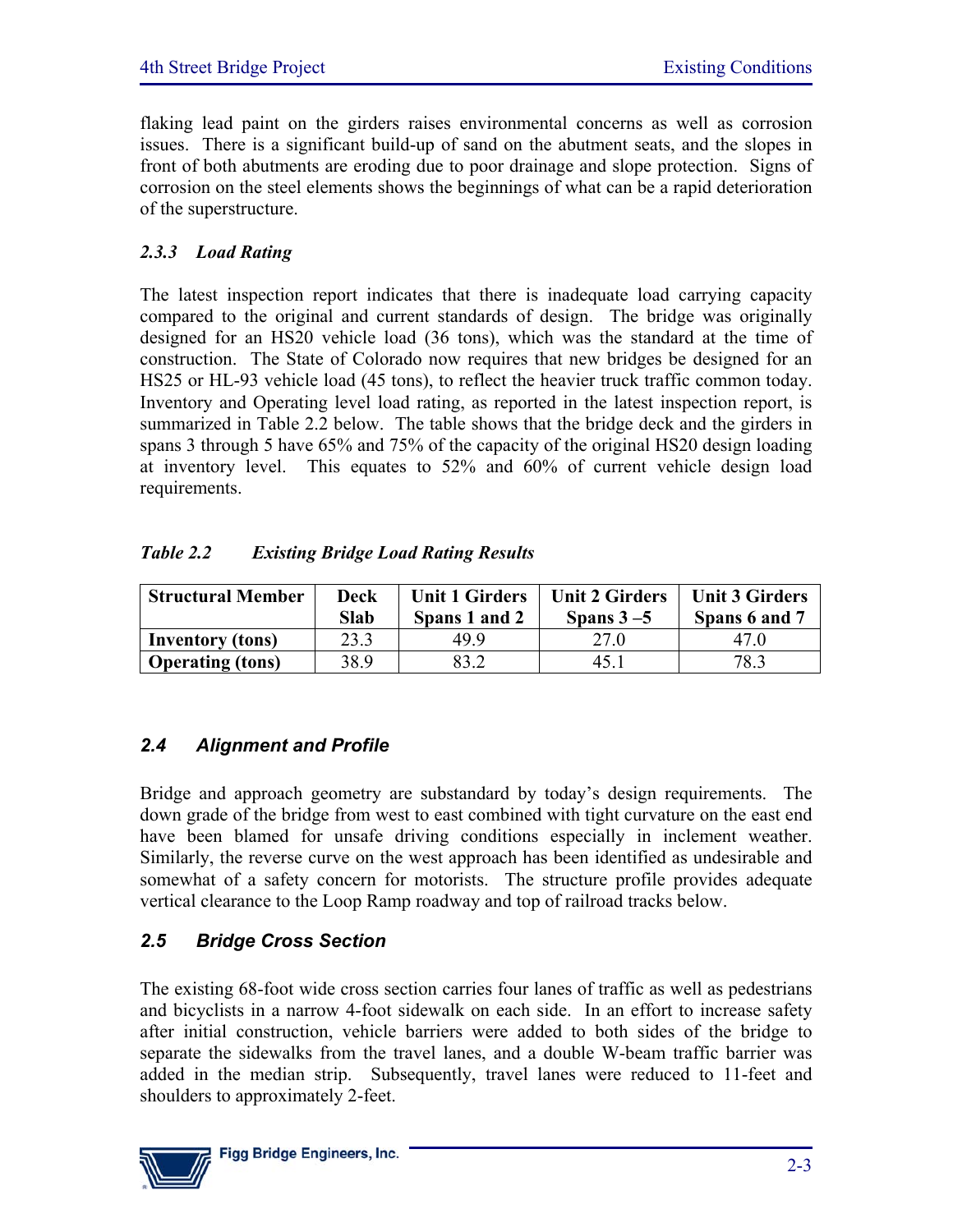## *2.6 Summary of Existing Conditions*

Advanced deterioration of the substructure coupled with inadequate horizontal underclearance between piers and adjacent railroad tracks have resulted in a bridge Sufficiency Rating of 24 out of 100. Load capacity of the bridge is 52% to 60% of current design standards. Cover and section loss of the concrete piers and bent caps have led to significant deterioration of primary and secondary reinforcing in these elements. Continuation and acceleration of this deterioration is anticipated to shorten the expected life of the structure. Inadequate horizontal clearance to the railroad tracks is a major concern as it relates to the safety of the traveling public and railroad personnel. Clearances in the yard are significantly below the minimum requirements established by AASHTO, AREMA, and the affected railroads.

As discussed in the Structure Concept Report (FIGG, 2001), rehabilitation in conjunction with widening would result in substantial cost with only minor improvements to the existing conditions. Safety issues surrounding the lack of horizontal under-clearance could not be addressed. Therefore, as stated in the Structure Concept Report, replacement of the structure with a new bridge built to current design and safety standards has been chosen as the appropriate construction alternate.

Figures 2.1 through 2.8 illustrate the existing conditions discussed above. Additional site photographs are included in the Structure Concept Report.

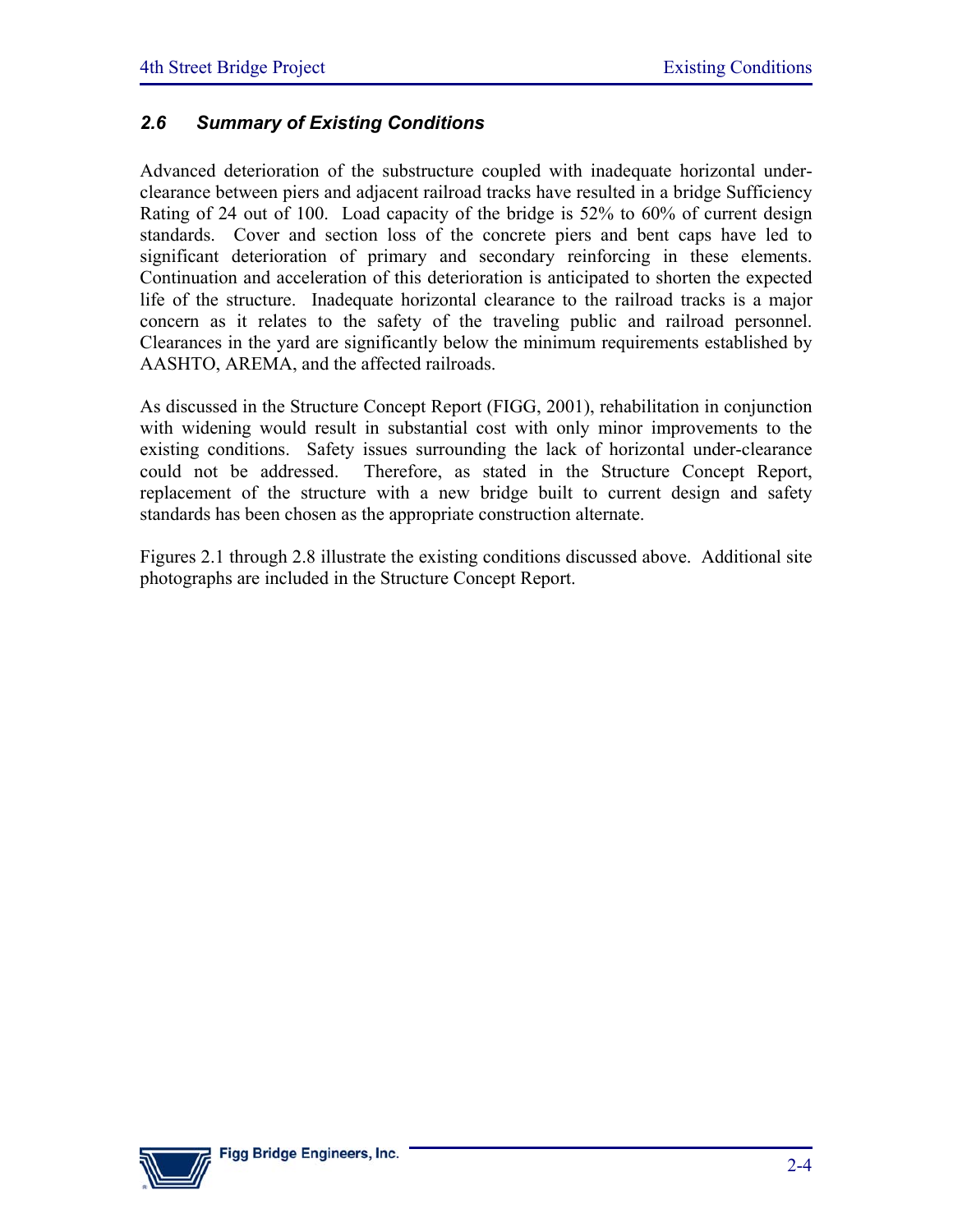

**Figure 2.1 Pueblo Yard Looking North** 



**Figure 2.2 Pueblo Yard Looking South** 

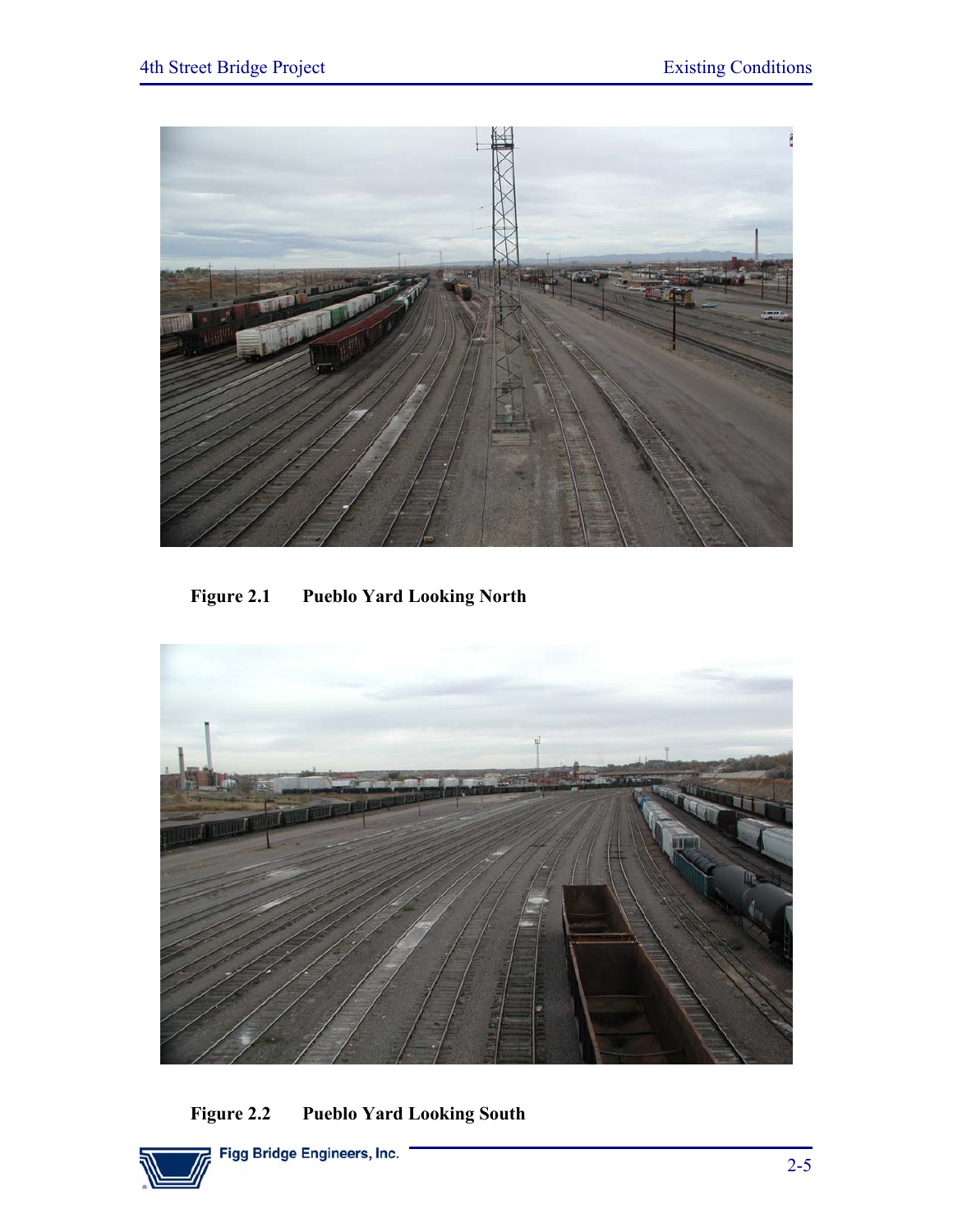

**Figure 2.3 Bent 1 Concrete and Reinforcing Deterioration** 



**Figure 2.4 Bent 5 Concrete and Reinforcing Deterioration** 

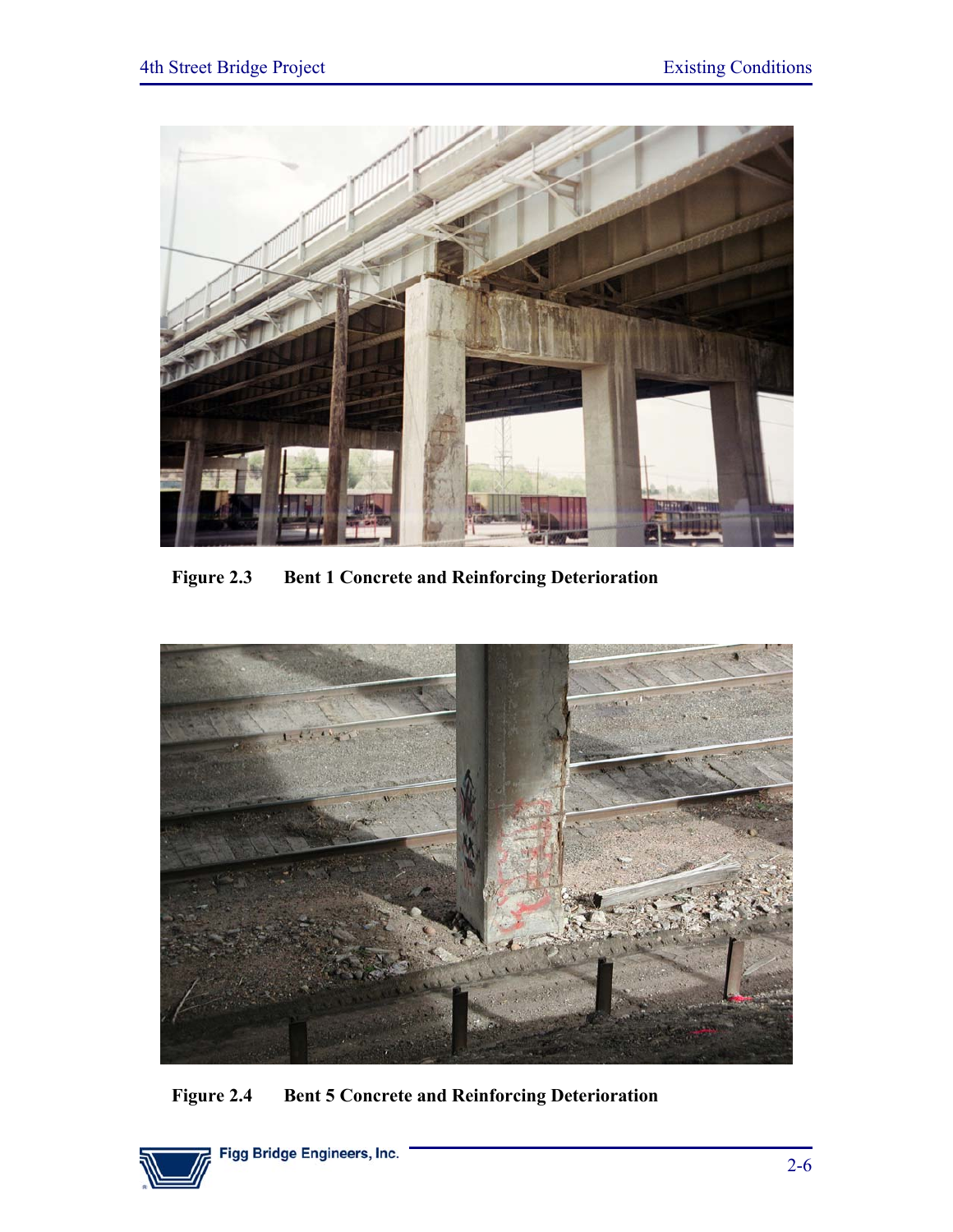

**Figure 2.5 Proximity of Pier 5 to UPRR Yard Track 21 and Floodwall**



**Figure 2.6 Storm Sewer Outfall at West Abutment**